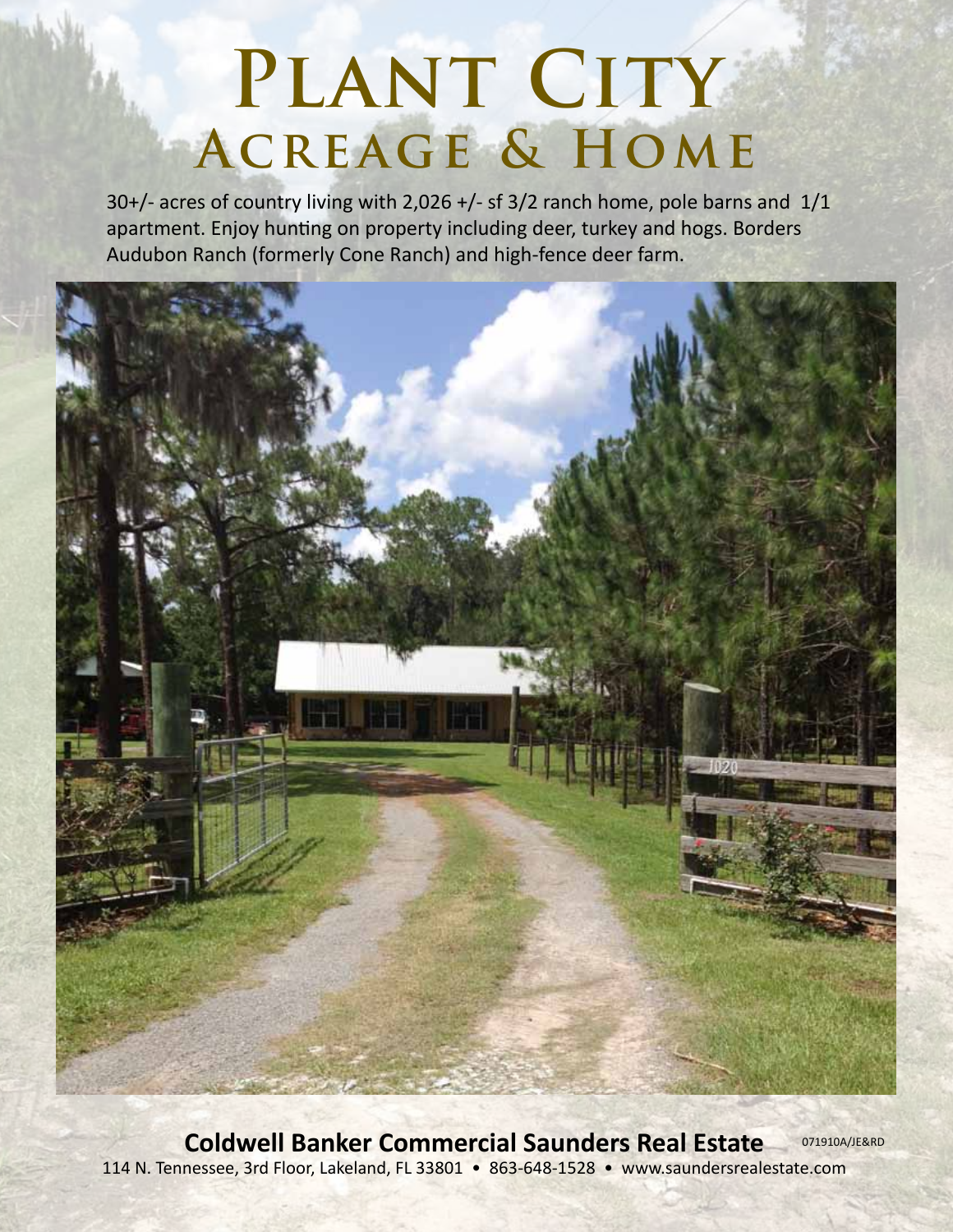**Coldwell Banker Commercial Saunders Real Estate** 114 N. Tennessee, 3rd Floor, Lakeland, FL 33801 • 863-648-1528 • www.saundersrealestate.com

# PLANT CITY **Acreage & Home**



- $2,026 +/-$  SF
- $-3 BR / 2 BA$
- Great Room with cathedral ceilings
- Safe Room in Master Bedroom
- Ceramic tile & carpet throughout
- 10 ft ceilings and ceiling fans throughout 700 SF 1/1 apartment









114 N. Tennessee, 3rd Floor, Lakeland, FL 33801 • 863-648-1528 • www.saundersrealestate.com

- State Road 39 north from Plant City to Hunter Rd.
- Turn right and cross RR tracks, go less than .5 mile and continue straight on to Half Mile Rd.
- Go less than one mile and property will be on the left.



Land Cover: Pine, Oak & Cypress Trees Fencing: Perimeter fenced & cross fenced, electric gate Parcel ID: U-33-27-22-5XU-000000-000001.0

11 acres planted 12/03 in slash pines (greenbelted)

- Wood blinds in most rooms
- Screened Lanai with outdoor ceiling fan and commercial grade vinyl woodlook flooring
- Appliances included: refrigerator, dishwasher
- (stainless interior), range, microwave

#### **Coldwell Banker Commercial Saunders Real Estate** 071910A/JE&RD

| Acreage:               | $30 + / - \text{acres}$                          |
|------------------------|--------------------------------------------------|
| <b>Improved Acres:</b> | 2,026 sf house                                   |
| Price:                 | \$450,000                                        |
| Location:              | 1020 Half Mile Rd.                               |
|                        | Plant City, FL 33565                             |
|                        | <b>Hillsborough County</b>                       |
|                        | Nearest Intersection: Hunter Rd. & State Road 39 |
| Land Use:              | AE - Agricultural Estate (up to 1 unit           |
|                        | per 2.5 acres) Hillsborough County               |
|                        |                                                  |



Utilities: Well, septic Improvements: Custom home STR: 33-27-22





### PLANT CITY **Acreage & Home** 2 State of the Controller Party